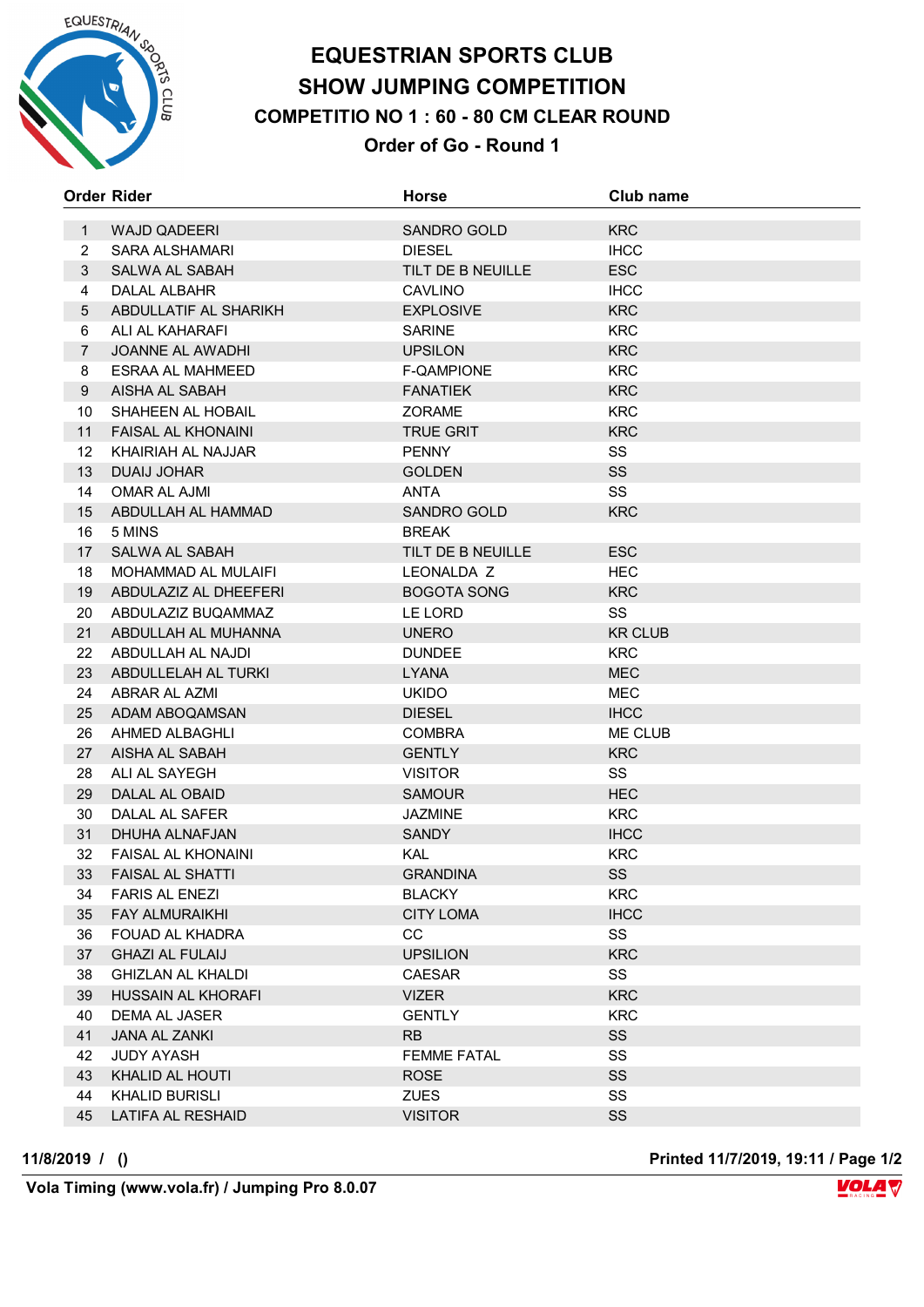

### **EQUESTRIAN SPORTS CLUB SHOW JUMPING COMPETITION COMPETITIO NO 1 : 60 - 80 CM CLEAR ROUND**

#### **Order of Go - Round 1**

|    | Order Rider              | <b>Horse</b>       | Club name   |
|----|--------------------------|--------------------|-------------|
|    |                          |                    |             |
| 46 | <b>LAURA KHRAIBET</b>    | PEPPER BOY         | SS          |
| 47 | RAWAN KHRAIBET           | <b>UNIVINCHI</b>   | <b>SS</b>   |
| 48 | LUJAIN AL RAQAM          | <b>CHERRY</b>      | <b>SS</b>   |
| 49 | LULWA AL HASSOUN         | <b>ONYX</b>        | <b>SS</b>   |
| 50 | <b>FAISAL AL SHATTI</b>  | <b>ANTA</b>        | <b>SS</b>   |
| 51 | <b>MADI ALKHAMEES</b>    | <b>DOREENA</b>     | <b>IHCC</b> |
| 52 | <b>MARIAM AL ALI</b>     | <b>ESPRIT</b>      | SS          |
| 53 | MISHARI AL SHATTI        | <b>GRANDINA</b>    | SS          |
| 54 | <b>MOHAMED ALSHAMARI</b> | <b>SANDY</b>       | <b>IHCC</b> |
| 55 | MOHAMMAD EL NAGGAR       | <b>BABINSKI</b>    | <b>KRC</b>  |
| 56 | MOHAMMAD AL AJEEL        | <b>TAC</b>         | <b>KRC</b>  |
| 57 | <b>MOHAMMAD AL WASMI</b> | <b>LALEE LU</b>    | SS          |
| 58 | MONEERA AL YAQOUB        | <b>CHERY</b>       | <b>KRC</b>  |
| 59 | MONTASER AL FARHAN       | <b>BOGOTA SONG</b> | <b>KRC</b>  |
| 60 | MUSAED AL ABDULJADER     | <b>ZEN</b>         | <b>KRC</b>  |
| 61 | NAJAT ABDULLAH           | <b>CITY LOMA</b>   | <b>IHCC</b> |
| 62 | OHOUD ABDULAZIZ          | <b>GOLDEN</b>      | SS          |
| 63 | RAWAN AL MUTAWA          | MINI               | <b>KRA</b>  |
| 64 | <b>RAYAN AL AMEERI</b>   | <b>UNIVINCHI</b>   | SS          |
| 65 | RODAYNE EL NAGGAR        | <b>JASMINE</b>     | <b>KRC</b>  |
| 66 | <b>SAJA GHAREEB</b>      | <b>DOREENA</b>     | <b>IHCC</b> |
| 67 | SALMAN ALSAYEGH          | <b>CARLOS</b>      | <b>IHCC</b> |
| 68 | <b>MOHAMMAD KARAM</b>    | <b>ONYX</b>        | SS          |
| 69 | RANA AL JASSAR           | <b>LALEE LU</b>    | <b>SS</b>   |
| 70 | <b>SALMAN AL SHAMLAN</b> | <b>EMILY</b>       | <b>KRA</b>  |
| 71 | MONEERA AL YAQOUB        | <b>ISSA KRC</b>    | <b>KRC</b>  |
| 72 | <b>SUZY HOWES</b>        | <b>CAESAR</b>      | SS          |
| 73 | <b>TAHER AL WAWAN</b>    | <b>CHERRY</b>      | SS          |

**11/8/2019 / () Printed 11/7/2019, 19:11 / Page 2/2**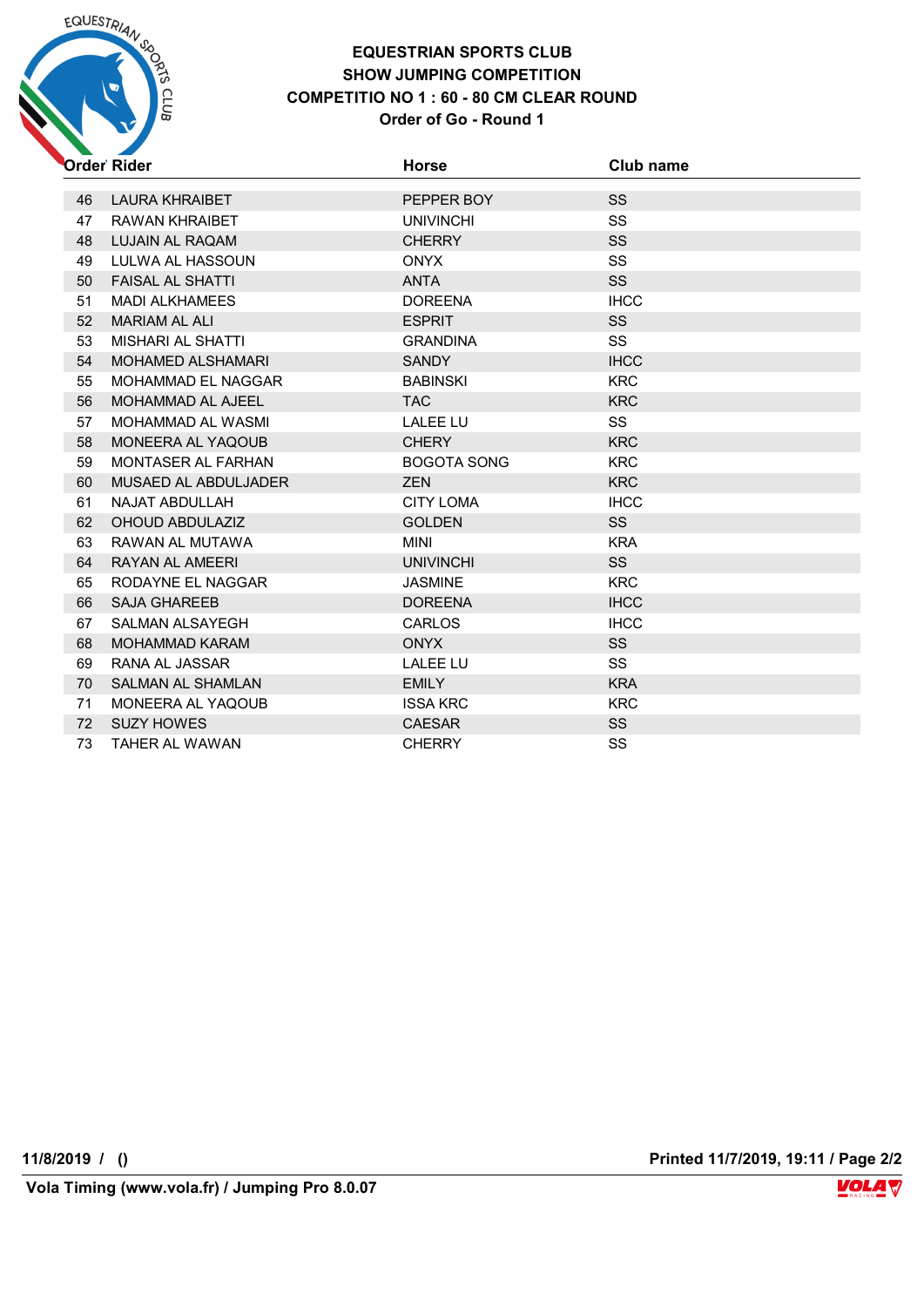

## **EQUESTRIAN SPORTS CLUB SHOW JUMPING COMPETITION COMPETITION NO 2 : 100 CM OPTIMUM TIME Order of Go - Round 1**

|                | <b>Order Rider</b>       | <b>Horse</b>      | Club name      |
|----------------|--------------------------|-------------------|----------------|
| $\mathbf{1}$   | AMER H AL SHATTI         | <b>AGATE</b>      | <b>MEC</b>     |
| $\overline{2}$ | MOHAMMAD AL MARSHOUD     | <b>COOPER</b>     | <b>KRC</b>     |
| 3              | ALIAA AL HUNAIDI         | <b>DWIESKE</b>    | <b>KRC</b>     |
| 4              | FAWAZ ALGHENAIMAN        | <b>ARMANI</b>     | ME CLUB        |
| 5              | ABDULLAH AL RAMADHAN     | <b>CARL</b>       | <b>MEC</b>     |
| 6              | <b>BADRA AL AWADHI</b>   | CALLISTIMON       | <b>KR CLUB</b> |
| $\overline{7}$ | <b>GHALA AL DABBOUS</b>  | <b>EASY</b>       | SS             |
| 8              | ALI AL REFAI             | <b>GROLSCH</b>    | <b>KR CLUB</b> |
| 9              | <b>SHAHAD AWADH</b>      | <b>DUCHEES</b>    | <b>KRC</b>     |
| 10             | <b>METEAB AL MUTAIRI</b> | CARAMEL           | <b>KR CLUB</b> |
| 11             | ANAZ ALANAZ              | HIMALAYA          | <b>ESC</b>     |
| 12             | <b>MARIA BOUSHERI</b>    | <b>CJINA</b>      | <b>KRC</b>     |
| 13             | <b>OTHMAN ELENEZI</b>    | <b>VENUS</b>      | <b>IHCC</b>    |
| 14             | ABDULAZIZ AL DURAI       | <b>HAMOOR KRC</b> | <b>KRC</b>     |
| 15             | HAMAD AL ROUMI           | <b>CAISER</b>     | <b>MEC</b>     |
| 16             | HUSSAIN AL KHORAFI       | <b>FOXY LADY</b>  | <b>KRC</b>     |
| 17             | <b>SAUD AL KHARJI</b>    | <b>VAGAS</b>      | <b>KRC</b>     |
| 18             | <b>HAMAD ALOTAIBI</b>    | <b>CARINA</b>     | ME CLUB        |
| 19             | MOHAMMAD AL DUWEESH      | <b>LYANA</b>      | <b>MEC</b>     |
| 20             | FATIMA AL KHONAINI       | <b>CICRENA</b>    | <b>KRC</b>     |
| 21             | ESRAA ABDULLAH           | <b>SEVENTEEN</b>  | <b>MEC</b>     |
| 22             | SHEREEFA AL HAZZAA       | VASCO             | <b>MEC</b>     |
| 23             | KHALED AL DABBOUS        | CARL              | <b>MEC</b>     |
| 24             | <b>BADER AL HAIFI</b>    | <b>CLASSIC</b>    | <b>HEC</b>     |
| 25             | <b>HAMAD ALI</b>         | <b>RAFALE</b>     | <b>MEC</b>     |
| 26             | NADA AL AHMAD            | AMADEUS           | MEC            |
| 27             | MOHAMMAD AL REFAIE       | <b>AGATE</b>      | <b>MEC</b>     |
| 28             | <b>FAWAZ ALSUBAIEI</b>   | <b>EVITA</b>      | <b>HEC</b>     |
| 29             | MESHAL AL HAZEEM         | <b>FLINSTONE</b>  | <b>KRC</b>     |
| 30             | <b>FAISAL AL WASMI</b>   | <b>GRANSASSO</b>  | <b>KRC</b>     |
| 31             | AMER H AL SHATTI         | <b>HARVALO</b>    | <b>MEC</b>     |
| 32             | YAQOUB AL NASALLAH       | HIDI.             | <b>HEC</b>     |
| 33             | ALZAIN AL FOZAN          | ANGEL Z           | <b>HEC</b>     |
| 34             | ABDULLAH AL MUHANNA      | <b>HADEEL KRC</b> | <b>KR CLUB</b> |
| 35             | FAWAZ ALGHENAIMAN        | <b>LACORDE</b>    | ME CLUB        |
| 36             | <b>MAZEN BEIRAKDAR</b>   | <b>JADOR</b>      | <b>KRC</b>     |
| 37             | <b>BAREEQ ALALI</b>      | <b>VENUS</b>      | <b>IHCC</b>    |
| 38             | MOHAMMAD AL SAEED        | <b>CYRANO</b>     | MEC            |
| 39             | LULWA AL SABAH           | <b>WORITO</b>     | <b>KRC</b>     |
| 40             | NADA AL MUSALLAM         | LATINO            | MEC            |
| 41             | KHALED AL HAJRI          | <b>AMADEUS</b>    | <b>MEC</b>     |
| 42             | <b>FAWAZ AL SHAMMARI</b> | <b>RAFALE</b>     | <b>MEC</b>     |
| 43             | EBTISSAM AL HADDAD       | <b>VIENNA</b>     | <b>MEC</b>     |
| 44             | SAMA AL BARJAS           | <b>REALIS</b>     | <b>KRC</b>     |
| 45             | <b>HAMAD AL ROUMI</b>    | <b>GHALYA</b>     | <b>MEC</b>     |

**11/8/2019 / () Printed 11/7/2019, 19:12 / Page 1/2**

 **Vola Timing (www.vola.fr) / Jumping Pro 8.0.07**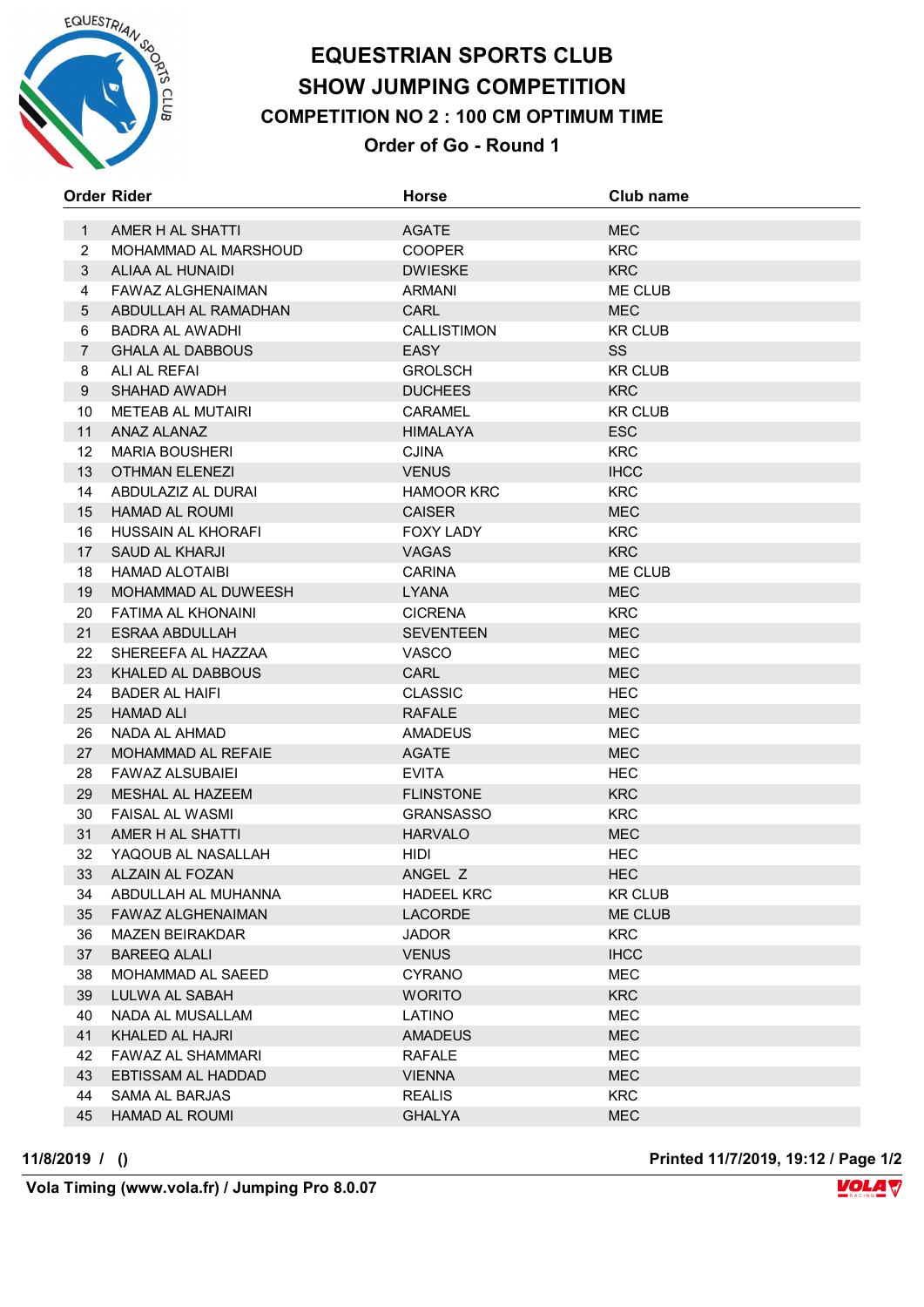

#### **EQUESTRIAN SPORTS CLUB SHOW JUMPING COMPETITION COMPETITION NO 2 : 100 CM OPTIMUM TIME Order of Go - Round 1**

|    | <b>Order Rider</b>   | Horse        | Club name  |
|----|----------------------|--------------|------------|
| 46 | DALAL AL SHARHAN     | ARDENT       | <b>HEC</b> |
| 47 | SALEH AL TABTABAI    | <b>ETOYA</b> | <b>MEC</b> |
| 48 | MOHAMMAD AL KHUBAIZI | LUCKY LOUISE | <b>HEC</b> |
| 49 | ESRAA ABDULLAH       | <b>FLUX</b>  | <b>MEC</b> |

**11/8/2019 / () Printed 11/7/2019, 19:12 / Page 2/2**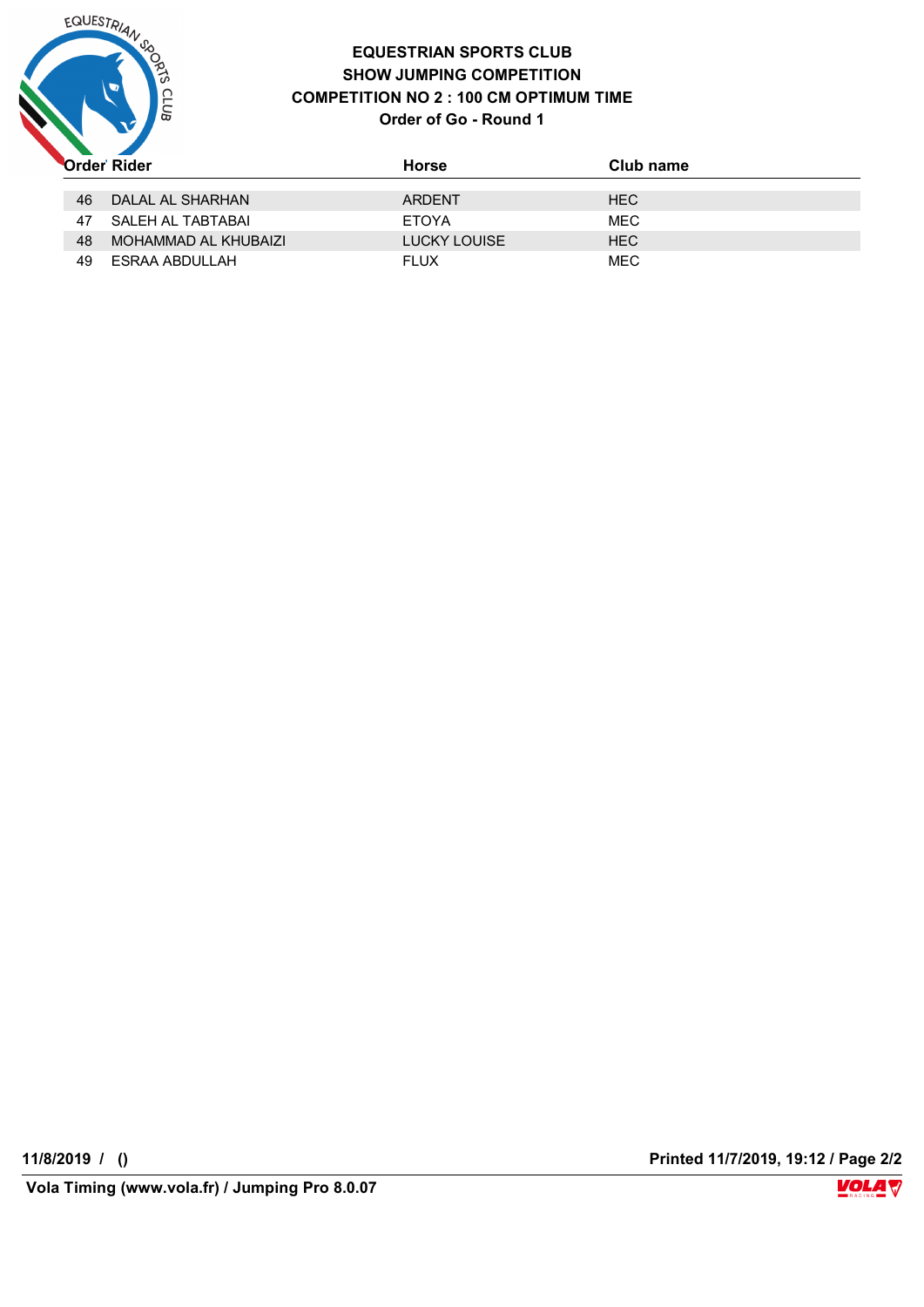

## **EQUESTRIAN SPORTS CLUB SHOW JUMPING COMPETITION COMPETITION NO 3 : 110 CM OPTIMUM TIME Order of Go - Round 1**

|                | Order Rider                 | Horse                | Club name      |
|----------------|-----------------------------|----------------------|----------------|
| $\mathbf{1}$   | YOUSEF AL NOAIMI            | <b>EQUIRANO</b>      | <b>SS</b>      |
| 2              | ESRAA ABDULLAH              | <b>FLUX</b>          | <b>MEC</b>     |
| 3              | <b>ESSA AL SHEHAB</b>       | <b>PAVAROTTI</b>     | <b>MEC</b>     |
| 4              | KHALIFA AL DABOUS           | <b>ANTONIO</b>       | <b>HEC</b>     |
| 5              | ANNAZ AL ANNAZ              | <b>PRINCESS B</b>    | <b>ESC</b>     |
| 6              | <b>MISK ALMARSHOUD</b>      | <b>DOLCE VITA</b>    | <b>ESC</b>     |
| $\overline{7}$ | <b>MOHAMMAD AL KHUBAIZI</b> | <b>LUCKY LOUISE</b>  | <b>HEC</b>     |
| 8              | <b>BANDAR JUMAA</b>         | <b>AMUESANT</b>      | <b>HEC</b>     |
| 9              | <b>LAILA AL HANBALI</b>     | <b>GREENFIELD</b>    | <b>KRC</b>     |
| 10             | <b>FATMA AL DEREES</b>      | <b>ERASMUS</b>       | <b>SS</b>      |
| 11             | RAWAN AL DEREES             | <b>FUNRISK</b>       | <b>SS</b>      |
| 12             | ABDULRHMAN ALMUDAHKA        | <b>GANELZO</b>       | ME CLUB        |
| 13             | <b>GAMILA AL MUTAWA</b>     | <b>JONIBANTOS</b>    | <b>HEC</b>     |
| 14             | <b>TALA BARAKAT</b>         | <b>SHAKIRA</b>       | <b>HEC</b>     |
| 15             | DANA AL GHANIM              | <b>BRUSSEL</b>       | AL BIDA'A      |
| 16             | <b>MARIA BOUSHERI</b>       | <b>BEONIEK</b>       | <b>KRC</b>     |
| 17             | OMAR AL KHUDAIRI            | <b>ESCOBAR</b>       | <b>MEC</b>     |
| 18             | <b>BADER AL HAIFI</b>       | <b>CLASSIC</b>       | <b>HEC</b>     |
| 19             | YOUSEF AL NOAIMI            | <b>VALERIE</b>       | <b>SS</b>      |
| 20             | MOHAMMAD AL RAMADHAN        | <b>NARCOS</b>        | <b>MEC</b>     |
| 21             | KHALIFA AL DABOUS           | ULKE DU LA ROQUE     | <b>HEC</b>     |
| 22             | <b>FATIMA AL SULAIMAN</b>   | <b>DANCING QUEEN</b> | <b>KRC</b>     |
| 23             | <b>KHALID AL ZUBAID</b>     | <b>LAAKIDO ONE</b>   | <b>KR CLUB</b> |
| 24             | RAWAN AL DEREES             | <b>LORA</b>          | SS             |
| 25             | <b>HAMAD ALOTAIBI</b>       | EVER OR NEVER        | <b>ME CLUB</b> |
| 26             | AHMAD AL ANSARI             | <b>CHICO CLEMENS</b> | <b>ESC</b>     |

**11/8/2019 / () Printed 11/7/2019, 19:12 / Page 1/1**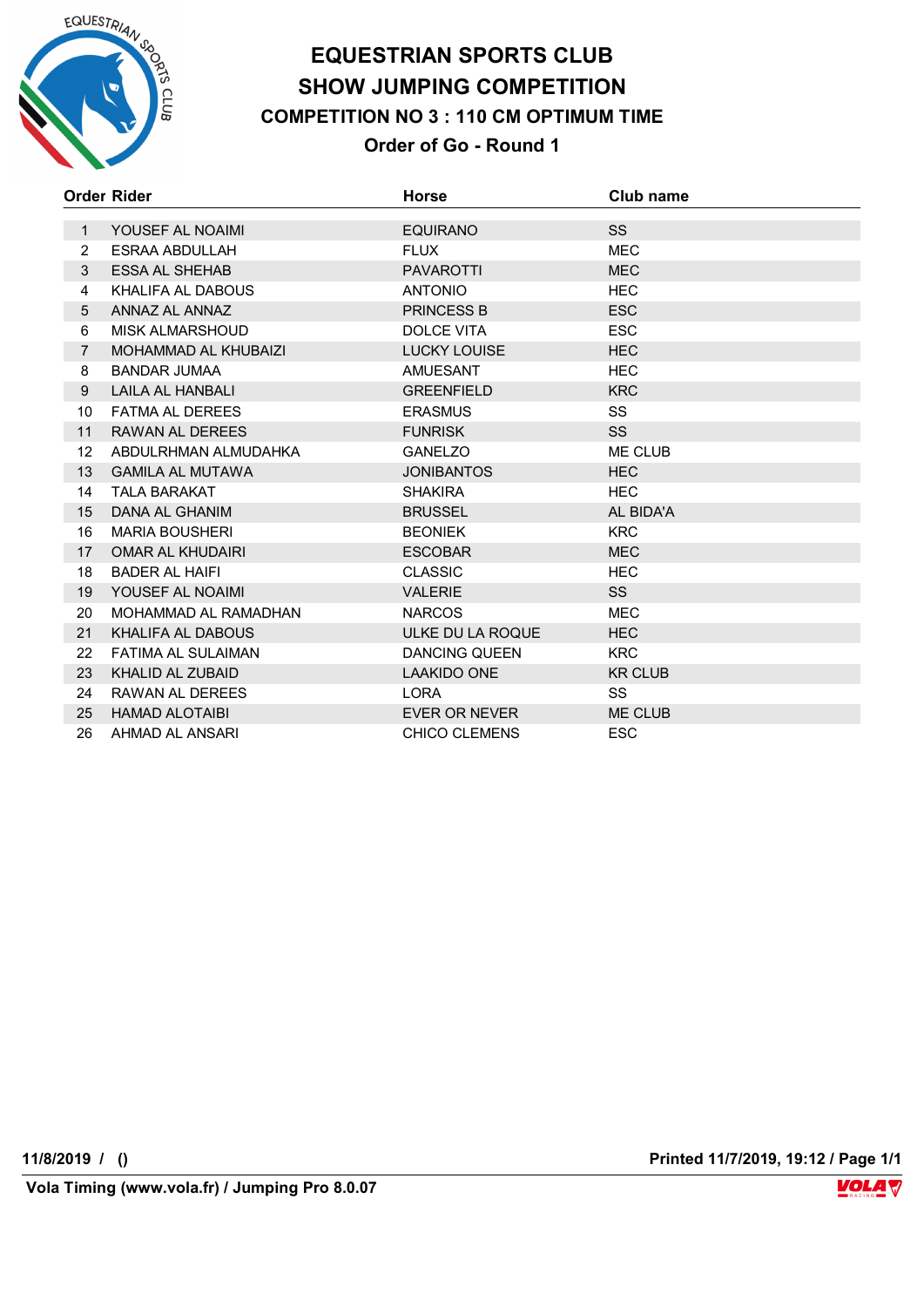

## **EQUESTRIAN SPORTS CLUB SHOW JUMPING COMPETITION COMPETITION NO 4 : 120 CM TWO PHASE Order of Go - Round 1**

|                 | Order Rider            | <b>Horse</b>      | Club name      |
|-----------------|------------------------|-------------------|----------------|
|                 |                        |                   |                |
| $\mathbf{1}$    | NADIA AL MUTAWA        | QUASSY DU GISORS  | <b>HEC</b>     |
| 2               | YOUSEF AL NOAIMI       | SPECIAL ICE       | SS             |
| 3               | <b>PAVEL VORONKO</b>   | <b>CLARIISA</b>   | <b>KRC</b>     |
| 4               | ABDULREHMAN AL AWADHI  | LOKI DOKI         | <b>KR CLUB</b> |
| 5               | ABDULLAH AL GHARABALLY | <b>QUABOSHKA</b>  | SS.            |
| 6               | ABDULWAHAB AL FARES    | <b>CARTURO</b>    | <b>HEC</b>     |
| $\overline{7}$  | ANNAZ AL ANNAZ         | <b>PRINCESS B</b> | ESC            |
| 8               | HAMAD AL HAJERI        | VERLAINE DE LAREN | <b>ESC</b>     |
| 9               | NASSAR AL AKSHAN       | <b>GAME OVER</b>  | <b>KR CLUB</b> |
| 10              | FAWAZ AL RASHED        | <b>CLOONEY</b>    | ESC            |
| 11              | MOHAMMED AL DUWEESH    | CADDIE S          | <b>HEC</b>     |
| 12              | NADIA AL MUTAWA        | <b>ESPERANZA</b>  | HEC.           |
| 13 <sup>°</sup> | YOUSEF AL NOAIMI       | <b>BOSTON</b>     | <b>SS</b>      |
| 14              | PAVEL VORONKO          | ULLAN             | <b>KRC</b>     |

**11/8/2019 / () Printed 11/7/2019, 19:12 / Page 1/1**